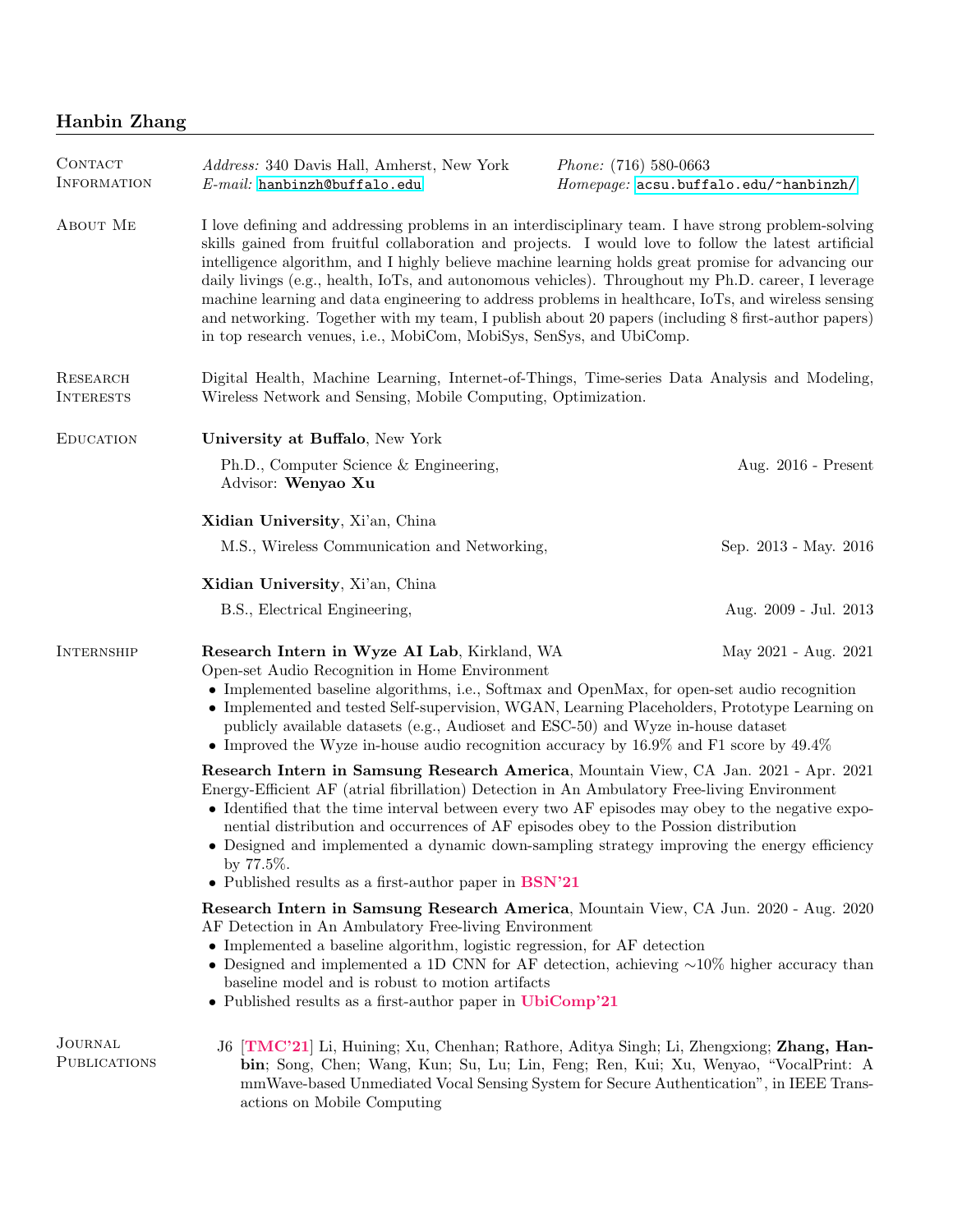- J5 [JMIR'20] Yu-Ping Chang, Yanjun, Zhou, Hanbin Zhang, "The Health Outcomes of VRenhanced Intervention Among Individuals with Cognitive Impairment: A Systematic Review", in Journal of Medical Internet Research May 2020 (Under Reviewing)
- J4 [JCSM'20] Rebecca A. Lorenz, Hanbin Zhang, Wenyao Xu, Yu-Ping Chang, "The Relationship between Skin Temperature and Objectively-Measured Sleep among Adults with Multiple Sclerosis (MS): A Pilot Study", in Journal of Clinical Sleep Medicine May 2020 (Under Reviewing)
- J3 [RBME'20] Hanbin Zhang, Chen Song, Aditya Singh Rathore, Ming-Chun Huang, Yuan Zhang, Wenyao Xu "mHealth Technologies towards Parkinson's DiseaseDetection in Daily Life: A Comprehensive Reviewfrom", in Reviews in Biomedical Engineering May 2020
- J2 [IMWUT'19] Hanbin Zhang, Chenhan Xu, Huining Li, Aditya Singh Rathore, Chen Song, Zhisheng Yan, Dongmei Li, Feng Lin, Kun Wang, Wenyao Xu "PDMove: Towards Passive Medication Adherence Monitoring of Parkinson's disease Using Smartphone-based Gait Assessment", Sep. 2019
- J1 [JAMDA'19] Hanbin Zhang, Wenyao Xu, Yu-ping Chang "Correlates, Precedence, and Tendency of Functional Decline inPeople with Dementia: A Nationwide Longitudinal Study", in Journal of the American Medical Directors Association Nov. 2019 (Under Reviewing)
- C15 [BSN'21] Hanbin Zhang, Li Zhu, Viswam Nathan, Jilong Kuang, Jocab Kim, Alex Gao "Better Battery Life: Towards Energy-Efficient Smartwatch-based Atrial Fibrillation Detection in Ambulatory Free-living Environment"
- C14 [UbiComp'21] Hanbin Zhang, Li Zhu, Viswam Nathan, Jilong Kuang, Jocab Kim, Alex Gao, Jeffrey Olgin "Towards Early Detection and Burden Estimation of Atrial Fibrillation in Ambulatory Free-living Environment" in ACM UbiComp, Jun. 2021
- C13 [UbiComp'21] Chenhan Xu, Huining Li, Zhengxiong Li, Hanbin Zhang, Aditya Singh Rathore, Xingyu Chen, Kun Wang, Wenyao Xu "CardiacWave: A mmWave-based Scheme of Non-Contact and High-Definition Heart Activity Computing"
- C12 Unveiling the Symptoms Complexity of Multiple Sclerosis using Wearable Computing (Under Reviewing)
- C11 InertiaOptics: Towards Effort-free Wearable Computing (Under Reviewing)
- C10 [SenSys'20] Huining Li, Chenhan Xu, Aditya Singh Rathore, Zhengxiong Li, Hanbin Zhang, Chen Song, Kun Wang, Lu Su, Feng Lin, Kui Ren, Wenyao Xu "VocalPrint: Exploring A Resilient and Secure Voice Authentication via mmWave Biometric Interrogation" in ACM SenSys, Nov. 2020 (Acceptance Rate: 20.7%, 44 out of 213)
- C9 [MobiCom'20] Hanbin Zhang, Gabriel Guo, Chen Song, Chenhan Xu, Kevin Cheung, Jasleen Alexis, Huining Li, Dongmei Li, Kun Wang, Wenyao Xu "PDLens: Smartphone Knows Drug Effectiveness among Parkinson's via Daily-Life Activity Fusion" in ACM MobiCom, Oct. 2020 (Acceptance Rate: 16.1%, 62 out of 384)
- C8 [MobiSys'20] Hanbin Zhang, Gabriel Guo, Emery Comstock, Baicheng Chen, Xingyu Chen, Chen Song, Jerry Ajay, Jeanne Langan, Sutanuka Bhattacharjya, Lora A Cavuoto, Wenyao Xu "RehabPhone: A Software-Defined Tool using 3D Printing andSmartphones for Personalized Home-based Rehabilitation" in ACM MobiSys, June 2020 (Acceptance Rate: 19.4%, 34 out of 175)
- C7 [MobiCom'19] Hanbin Zhang, Chen Song, Aosen Wang, Chenhan Xu, Dongmei Li, Wenyao Xu "PDVocal: Towards Privacy-preserving Parkinson's Disease Detection Using Non-speech Body Sounds" in ACM MobiCom, Oct. 2019 (Acceptance Rate: 19.0%, 55 out of 290)
- C6 [UbiComp'19] Hanbin Zhang, Chenhan Xu, Huining Li, Aditya Singh Rathore, Chen Song, Zhisheng Yan, Dongmei Li, Feng Lin, Kun Wang, Wenyao Xu "PDMove: Towards Passive

**CONFERENCE PUBLICATIONS**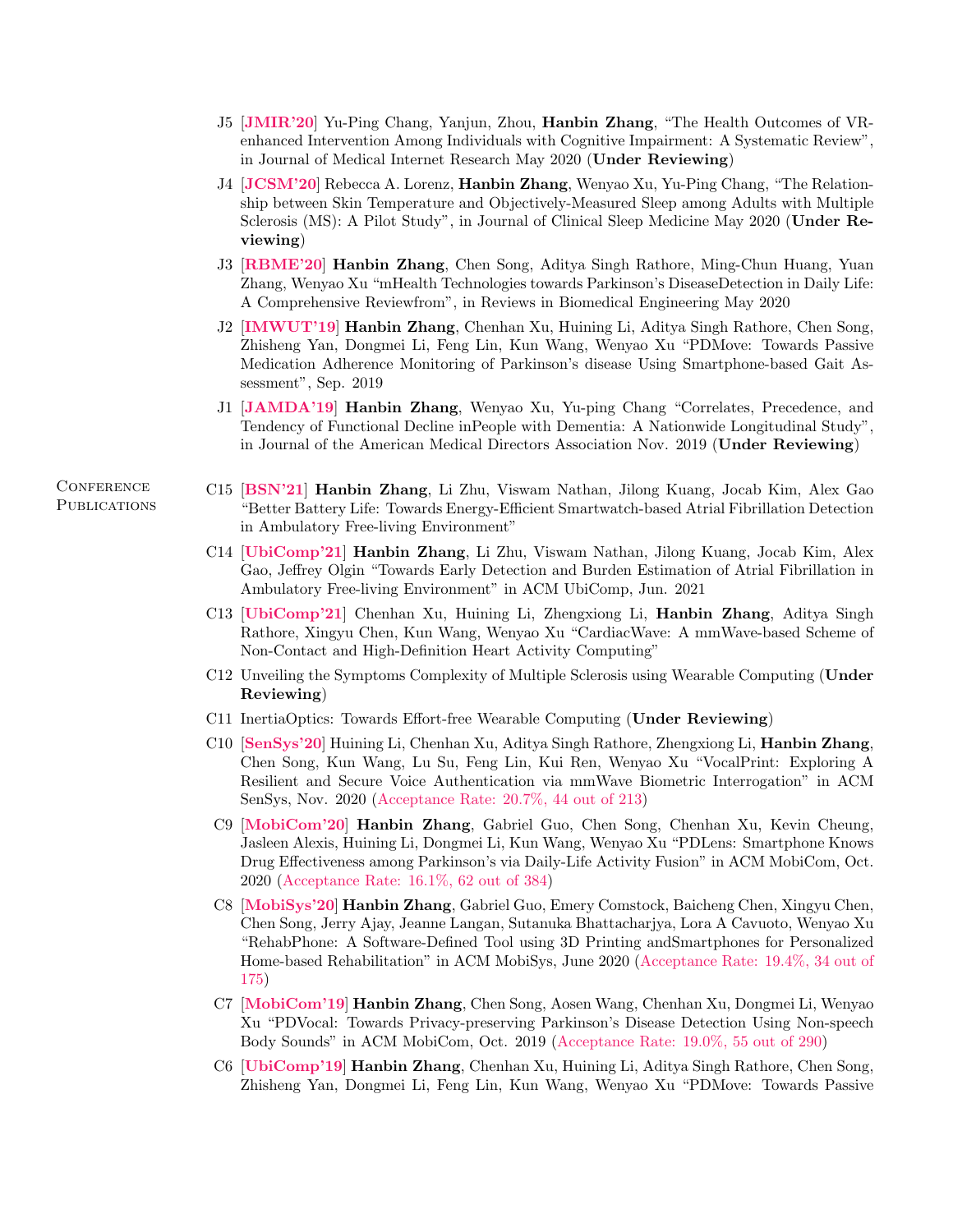Medication Adherence Monitoring of Parkinson's disease Using Smartphone-based Gait Assessment" in ACM UbiComp , Sep. 2019

- C5 [MobiSys'19] Chenhan Xu, Zhengxiong Li, Hanbin Zhang, Aditya Singh Rathore, Huining Li, Chen Song, Wenyao Xu "WaveEar: Exploring a mmWave-based Noise-resistant Speech Sensing for Voice-User Interface" in ACM MobiSys , June 2019 (Acceptance Rate: 23.2%, 40 out of 172)
- C4 [NINR'19] Rebecca A. Lorenz, Hanbin Zhang, Wenyao Xu, Yu-Ping Chang "Daily Diary and Ambulatory Activity Monitoring of Sleep in Patients with Multiple Sclerosis: An Investigation into Causal Hypotheses of Overheating-Revoked Awakenings" in National Institute for Nursing Researchers, June 2019
- C3 [CANS'19] Rebecca A. Lorenz, Hanbin Zhang, Wenyao Xu, Yu-Ping Chang "The Relationship between Body Temperature during and Objectively-Measured Sleep among Adults with Multiple Sclerosis: the First Study" in the Council for the Advancement of Nursing Science, June 2019
- C2 [BHI'18] Hanbin Zhang, Aosen Wang, Dongmei Li, Wenyao Xu "DeepVoice: A Voiceprintbased Parkinsons' Disease Identification Application for Mobile Health" in IEEE Conference on Biomedical and Health Informatics (BHI'18), Las Vegas, Nevada, March 2018
- C1 [INFOCOM'18 WORKSHOPS] Sihua Shao, Hanbin Zhang, Dimitrios Koutsonikolas, Abdallah Khreishah "Two-dimensional Reduction of Beam Training Overhead in Crowded 802.11ad based Networks" in Millimeter-Wave Networked Systems, Honolulu, HI, May 16, 2018

## Abstract/Poster **PAPERS** A1 [SenSys'19] Gabriel Guo, Joshua Segal, Hanbin Zhang, Wenyao Xu, "Demo Abstract: AR-Move: A Smartphone Augmented Reality Exergaming System for Upper and Lower Extremities Stroke Rehabilitation" in ACM International Conference on Sensor Networked Systems (SenSys'19), New York City, New York, USA, November 2019

## PROJECTS • 2020 - present: Smartwatch-based Atrial fibrillation detection and management

- Interned at SRA and collaborated with UCSF medical centers to collect data from 205 subjects
- Designed and implemented a baseline model (logistic regression) and STOA model (1D CNN) for AF detection in ambulatory free-living environment
- Improved the energy-efficient by 77.5%
- Skills: Time-series data analysis and modeling, Deep Learning, Optimization, Python, PyTorch
- Achievements: Published results in top research venues (UbiComp  $\times$  1, BSN  $\times$  1)
- 2020 present: Smart health technologies towards physical and cognitive rehabilitation
	- Led the collaboration with with UB rehabilitation team to collect data from 20+ subjects using smartphones.
	- Designed and implemented a software-defined rehabilitation tool using 3D Printing and smartphones for personalized in-house rehabilitation
	- Skills: Database and Time-series data analysis
	- Achievements: Published results in top research venues (MobiSys  $\times$  1)
- 2017 2020: Smart health technologies towards Parkinson's disease management
	- Collaborated with UR Medicine to collect data from 890+ subjects using smartphones.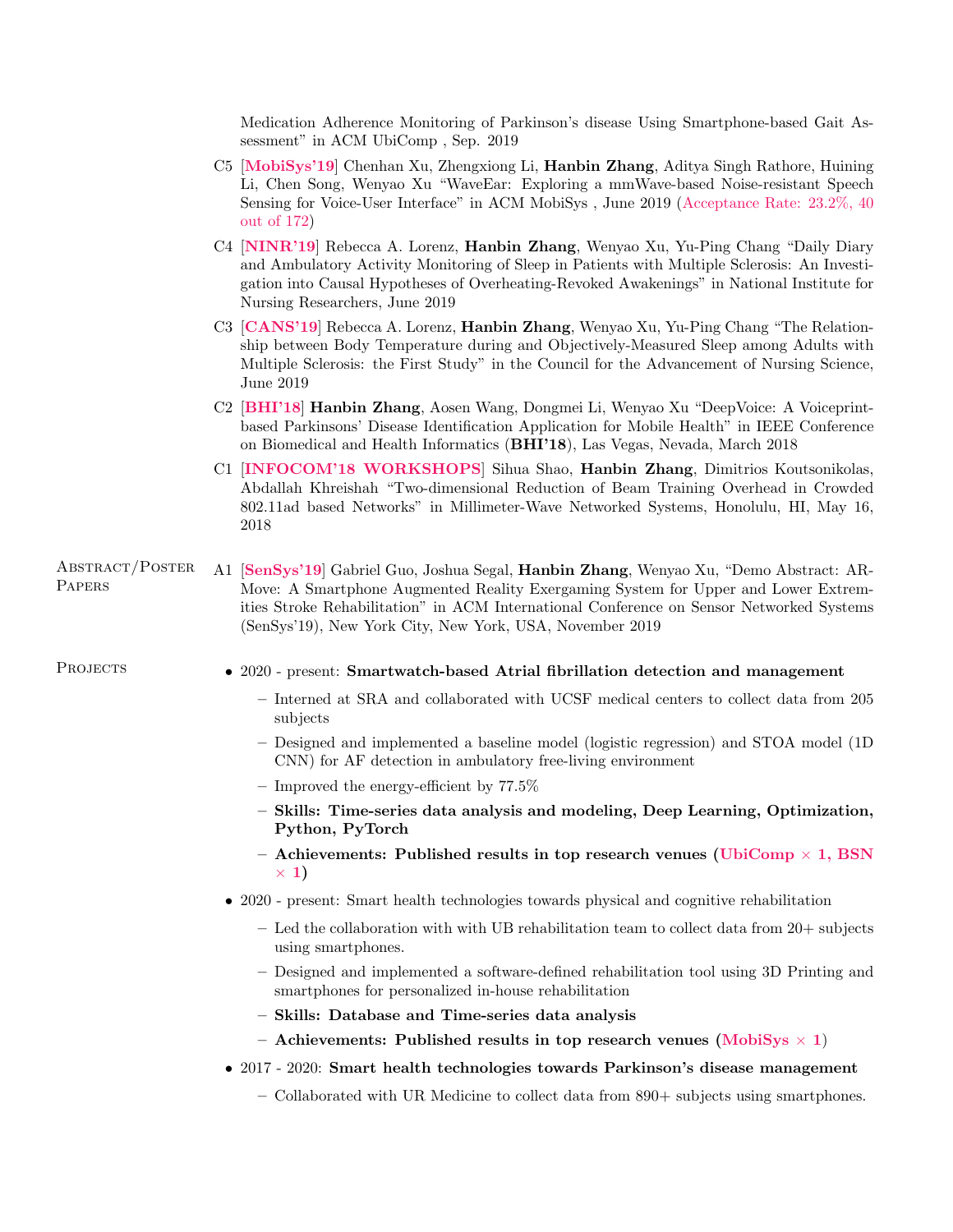- Designed and implemented smartphone-based systems for PD detection, PD drug intake detection, and PD medication effectiveness detection.
- Skills: Time-series data analysis and modeling, Deep Learning, Python, Py-Torch
- Achievements: Published results in top research venues (MobiCom  $\times$  2, Ubi-Comp  $\times$  1, BHI  $\times$  1)
- 2016 2017: Monitoring human subjects' breathing and heartbeat rate using mmWave wireless signal
	- $-$  Established the mmWave platform; enrolled and collected data from  $10+$  subjects
	- Investigated the impact of locations, distances, and angles of mmWave RF devices on the prediction of breathing and heartbeat rate
	- Skills: USRP N210 FPGA, Programming C, MATLAB
- 2016 2017: Beam sweeping strategy for indoor mmWave Networks (802.11ad)
	- Designed and simulated a compressed sensing-based model for beam searching and sweeping
	- Designed a two-dimensional protocol for fast beam searching and reduced the time complexity from  $O(n^2)$  to  $O(n)$ .
	- Skills: Optimization, LabVIEW, MATLAB
	- Achievements: Published the results in INFOCOM WORKSHOPS
- 2015 2016: Techniques, standardization, and prototype development in the next generation of WLAN (802.11 ax)
	- Simulated and emulated the network capacity in ultra-dense environments
	- Skills: MATLAB, WARPv3, FPGA, Verilog programming, OFDM, C/C++
- 2013 2016: Interference and capacity management in 5G heterogeneous wireless network
	- Implemented channel coding and decoding algorithm with Verilog on Xilinx FPGA
	- Implemented MU-MIMO coding and decoding algorithm with Verilog on Xilinx FPGA
	- Simulated and emulated the Interference Alignment (IA) algorithm on six (three senders and three receivers) Xilinx Virtex-6 FPGAs
	- Skills: Optimization, MATLAB, FPGA, Verilog programming, OFDM, MIMO
- 2010 2011: A Simple digital signal transmission performance analyzer
	- Designed and implement the circuit, controlling program, and signal generator
	- Skills: Circuit design and implementation, FPGA, Verilog programming, Microcontroller programming, C programming
	- Achievements: The 3rd Prize in National (China) Undergraduate Electronic Design Competition, 2011
- 2010 2011: A smart irrigation system
	- Designed and implemented the circuit, and the program for master and slave
	- Skills: Circuit design and implementation, Microcontroller programming, C programming, Visual Basic
	- Achievements: The 2nd Prize in campus Electronic Design Competition, 2010
- 2009 2010: An Arbitrary Waveform Generator Using Direct Digital Synthesis Techniques
	- Designed and implemented the circuit and controlling program
	- Skills: Circuit design and implementation, Microcontroller programming, C programming
	- Achievements: The 1st Prize in campus Electronic Design Competition, 2009